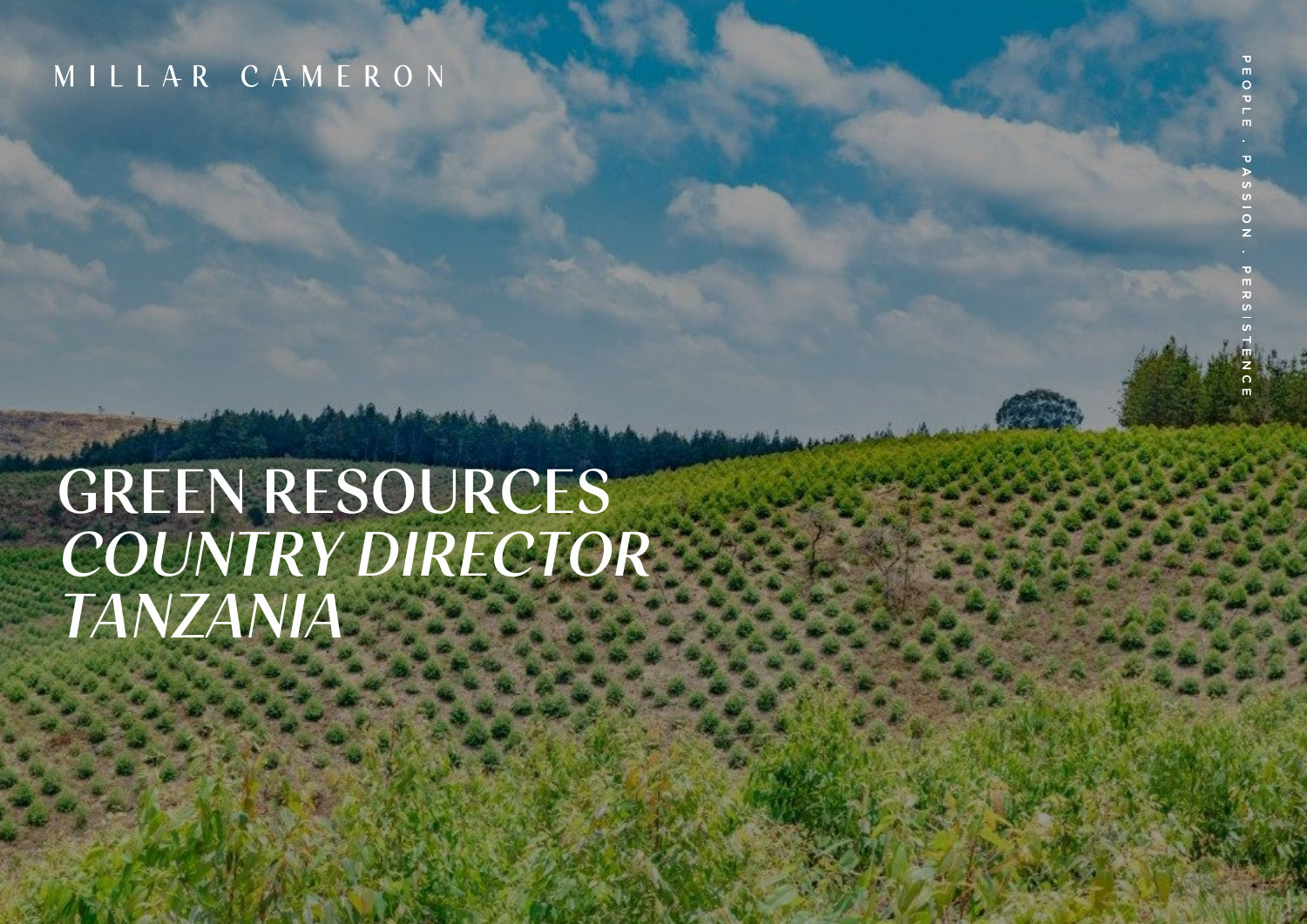#### ABOUT GREEN RESOURCES

Green Resources - Africa's leading Forestation Company and a leader in East African wood processing. GRAS owns 41,000ha of standing forest in Mozambique, Tanzania and Uganda, established through its own planting activities. It operates East Africa's largest sawmill in Tanzania and a transmission pole treatment and a briquetting plant in Tanzania. GRAS is also one of the first global companies to receive carbon revenue from its plantation forests.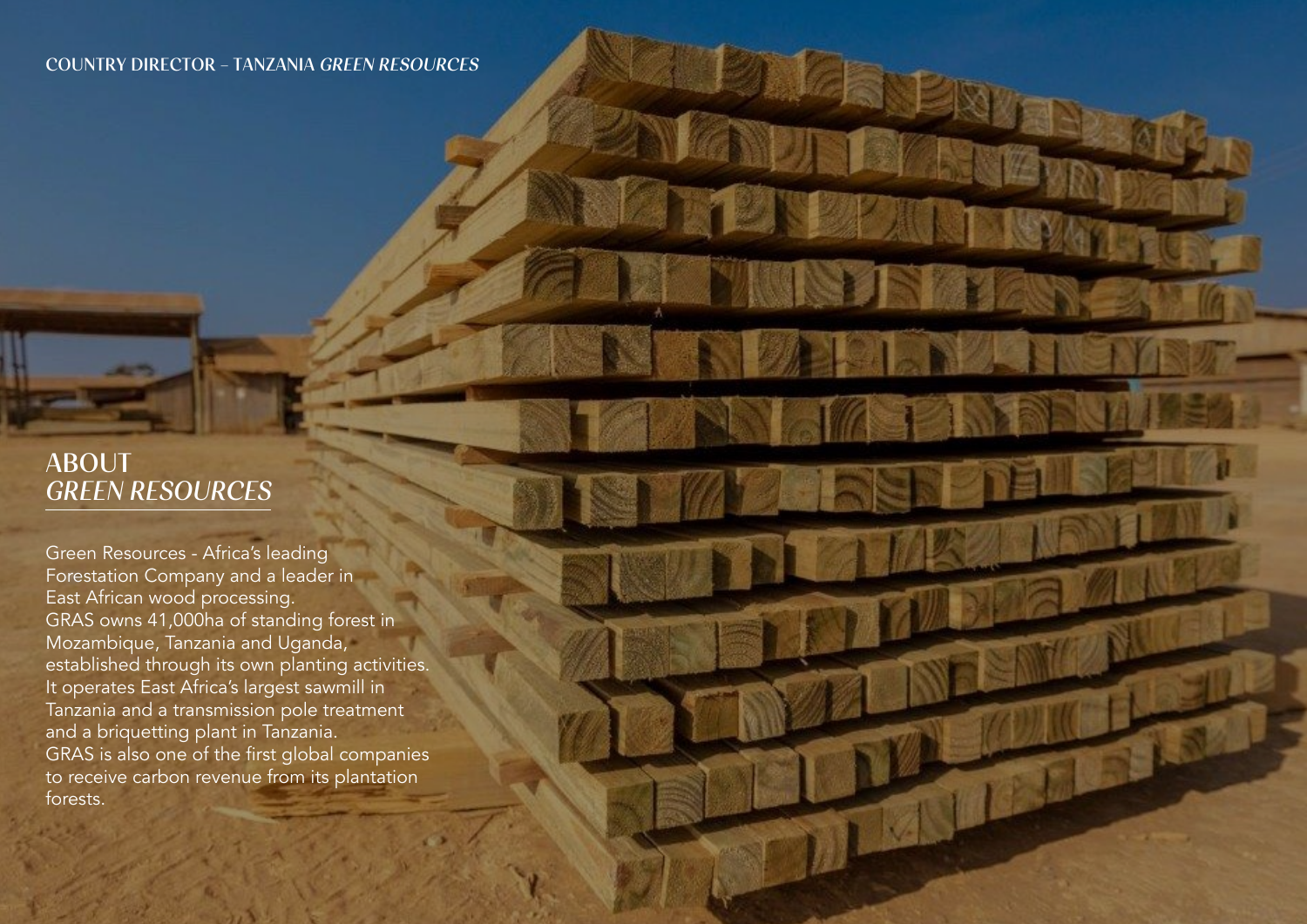### MAIN RESPONSIBILITIES THE ROLE: COUNTRY DIRECTOR - TANZANIA

*The Country Director will be responsible for 2 businesses:*

#### Sao Hill Industries

Sao Hill Industries (SHI) based in Mafinga, operates two sawmills, a pole plant and a briquetting factory.

SHI markets its products through a network of dealers and distributors as well as its own retail outlet.

#### Green Resources Plantations Tanzania

Green Resources' plantation manages three plantation blocks (Uchindele, Idete & Mapanda), with approximately 15,500 ha of planted forest.

*The successful candidate will:*

- Have overall Profit & Loss responsibilities
- Establish and manage company budgets
- Commercial management including identifying new potential clients, contract negotiating and managing existing clients
- Logistics management, from plantation to mill
- Lead a senior management team
- Develop the staff complement of the company through recruitment, training and succession planning
- Engage with local and national politicians as well as communities
- Ensure that the company's certification systems (ISO9001 & FSC) are upheld and/or expanded (ISO14001 & ISO45001) and that operations are, where applicable, in line with FSC Principles and Criteria
- Provide the Corporate Management Team with weekly, monthly and annual reports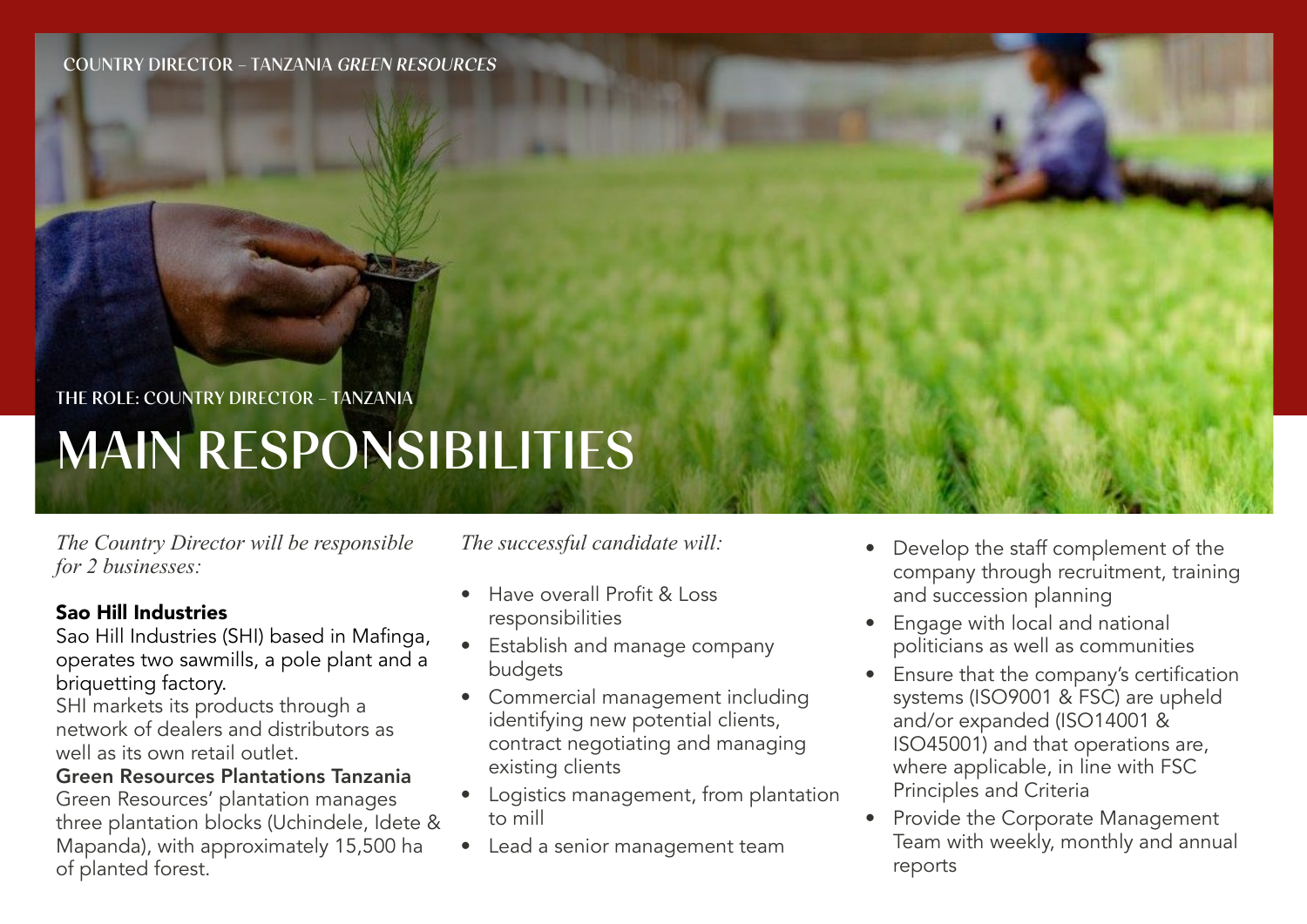#### TITLE: COUNTRY DIRECTOR - TANZANIA

#### REPORTING TO: GROUP CEO

#### LOCATION: MAFINGA, TANZANIA

#### THE ROLE: COUNTRY DIRECTOR - TANZANIA

## DIMENSIONS OF THE ROLE

*The Management duties of the Country Director - Tanzania will include the following:*

#### *Planning*

- Collaborate with the Corporate Office and Group CEO to define and articulate the organization's vision and to develop strategies for achieving this vision
- Create annual operating plans that support strategic direction and correlate with the annual operating budgets
- Develop and monitor plans to ensure long term financial viability of the organization
- Develops future leadership potential within the organization

#### *Management*

- Oversees the operations of the organization and manages its compliance with legal and regulatory requirements
- Promotes a culture that reflects the organization's value, encourages good performance and rewards productivity
- Hires, manages and fires the human resources of the organization according to authorized personnel policies and procedures that fully conform to the laws and regulations of the country and company
- Ensure that Group CEO and Corporate Office have sufficient and up to date information
- Evaluates the organization's and the staff's performance on a regular basis

#### *Financial*

- Overseeing staff in developing annual budgets that support operating plans and submit budgets for Group CEO and ultimately Board approval
- Manages the company's resources within budget quidelines
- Work together with Group CEO and Group CFO to ensure that staff practice all accounting procedures in compliance with company accounting procedures as well as IFRS
- Work together with Group CFO to provide prompt, thorough and accurate information to keep the Group CEO appropriately informed of the organizations financial position
- Manage receivables and cash flow to support the company's operations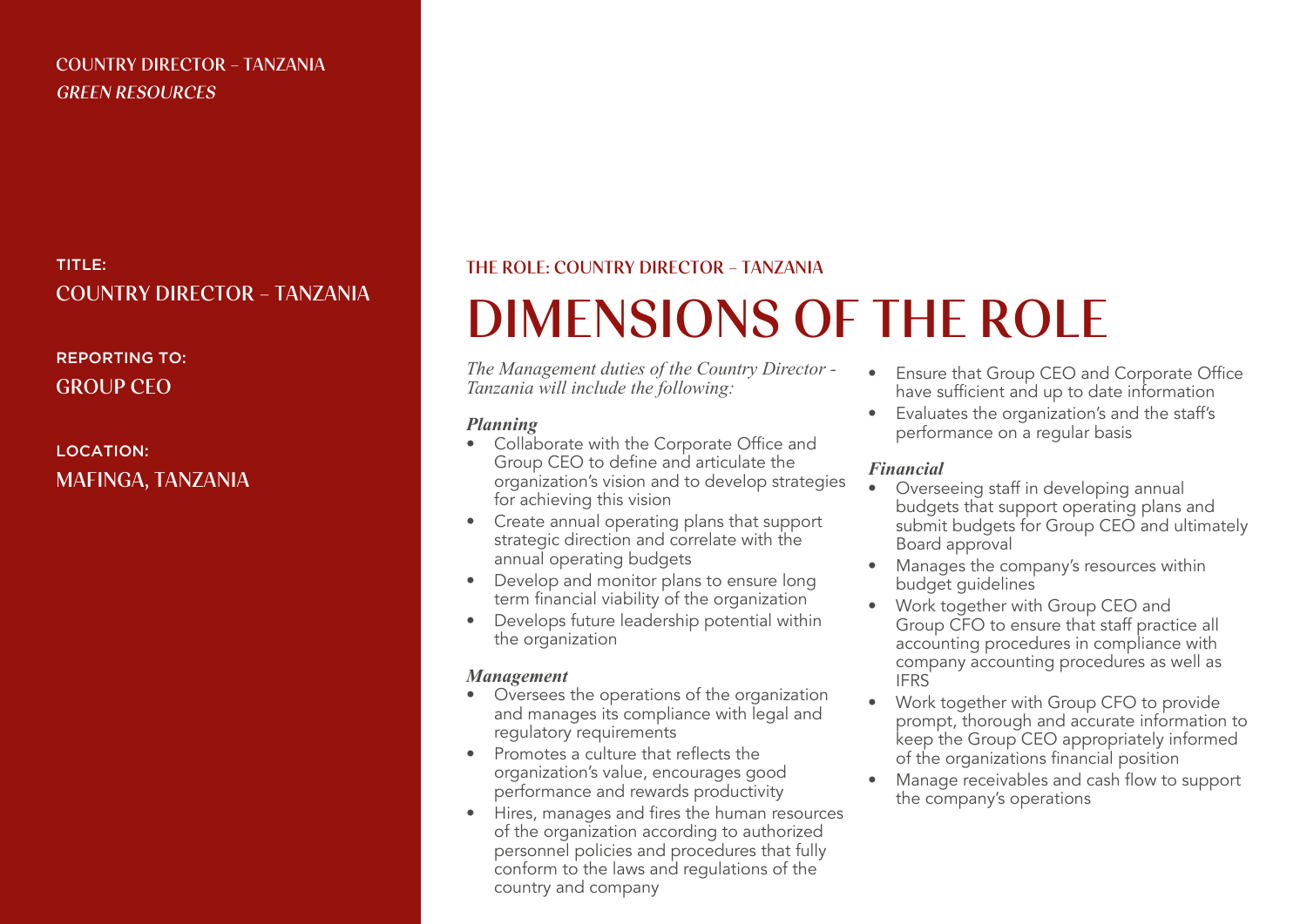

#### THE ROLE: COUNTRY DIRECTOR - TANZANIA

## DIMENSIONS OF THE ROLE CONTINUED

#### *HR Management*

- Work together with the HR Manager to:
	- Coach, mentor, motivate and supervise staff and influence them to take positive action and accountability for their assigned work
	- Recruit and contract company staff
	- Provide development and training opportunities to employees
	- Maintain and periodically update the Staff and Administrative Instructions
	- Ensure compliance with labour laws
	- Negotiate annual Salary Increases and Periodic Collective Bargaining Agreement with Union

#### *Forestry*

- Manage Performance against Annual Plan of Operations (APO)
- Responsible for Operational and Financial Performance of the Forestry Operations
- Develop, in collaboration with Group Head of Forestry, sustainable development plans of the forestry assets

• Manage, in collaboration with Group Head of Forestry, the strategic development of the forestry assets

#### *Processing*

- Responsible for the Operational and Financial Performance of the processing plants
- Maintain certification and industry standards

#### *Marketing and PR*

- Liaising with buyers on orders
- Negotiate new orders
- Developing markets to maximize the return to the Company's product mix
- Developing markets for new products

#### *Other*

- Direct and manage new project developments including Capital Projects
- Develop and deliver progress reports, proposals, documentation and presentations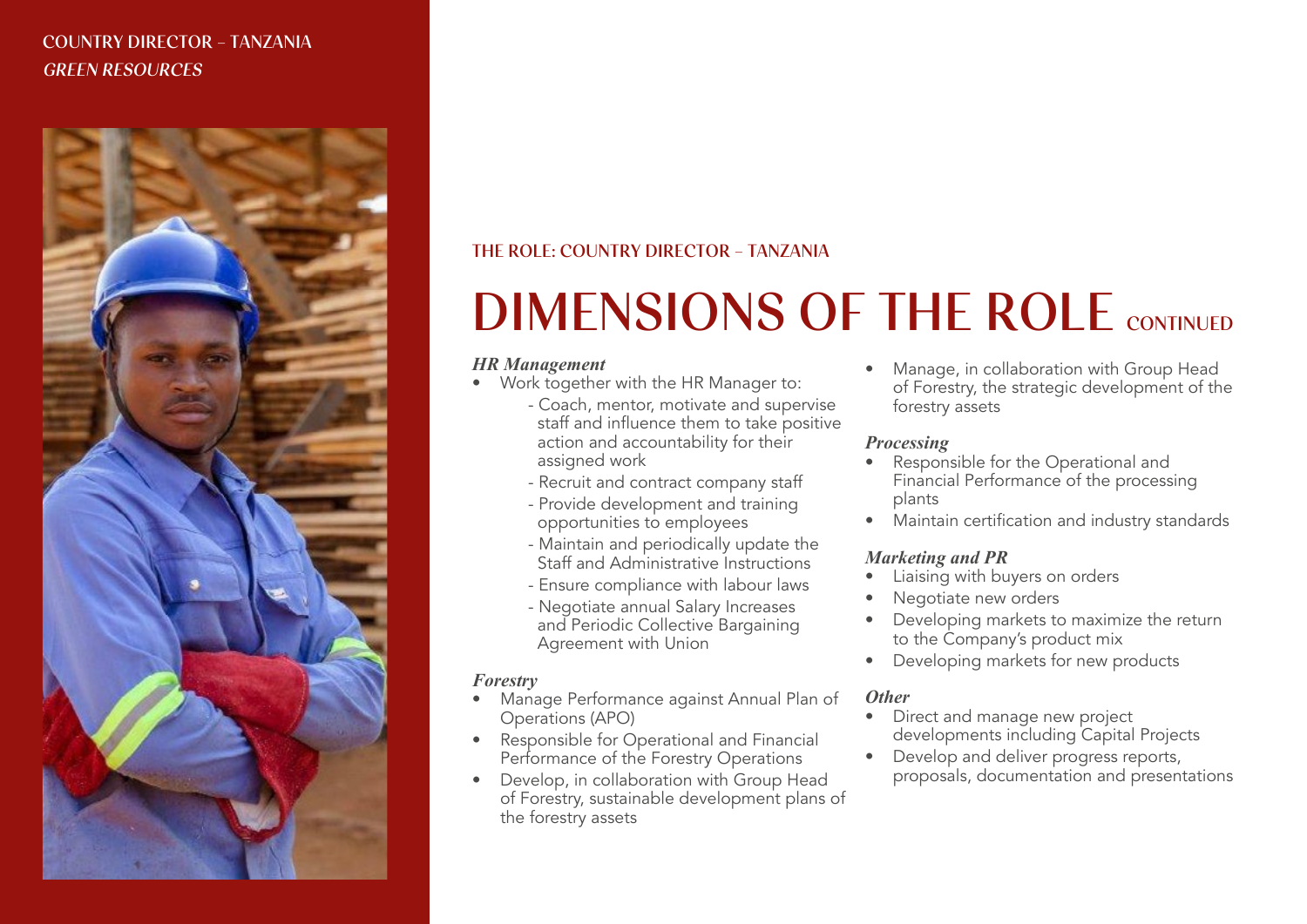# HOW TO APPLY

*To apply for this role, please send your CV and contact details to Tom Jeffes or Marc Abrahamson, who will contact you to discuss your application in more detail.*



*Contact: Tom Jeffes* Email: tom.jeffes@millarcameron.com Phone: +44 2038 000 304



*Contact: Marc Abrahamson* Email: marc.abrahamson@millarcameron.com Phone: +27 (0) 76 600 9233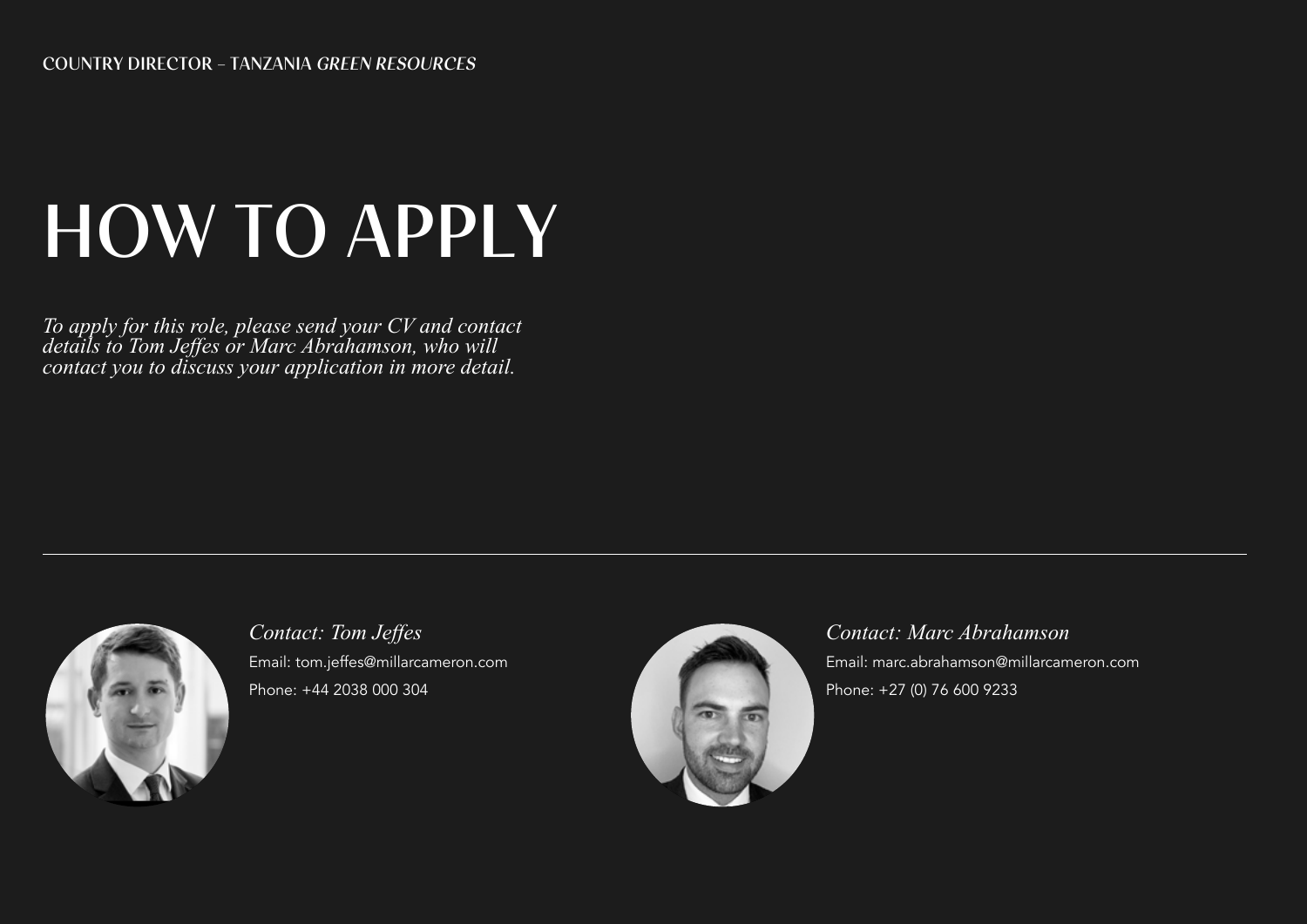# FINDING THE PEOPLE WHO MAKE THE **DIFFERENCE**

#### A SEAMLESS **JOURNEY**

WHO ARE MILLAR CAMERON *Founded in 2007, Millar Cameron is an executive and professional search consultancy that focuses on Africa and other emerging markets.*

> *Our goal is to provide client-centric, tailored executive search, recruitment and strategic advisory. Our international reach paired with local market knowledge enables us to provide our clients outstanding leaders who deliver consistent results, irrespective of geography.*

> *We employ a rigorous research driven search process to identify the best fit for our clients, taking into account both hard and soft skill sets.*

*Our extensive experience yields a robust approach to market intelligence and a longstanding network of global relationships.*